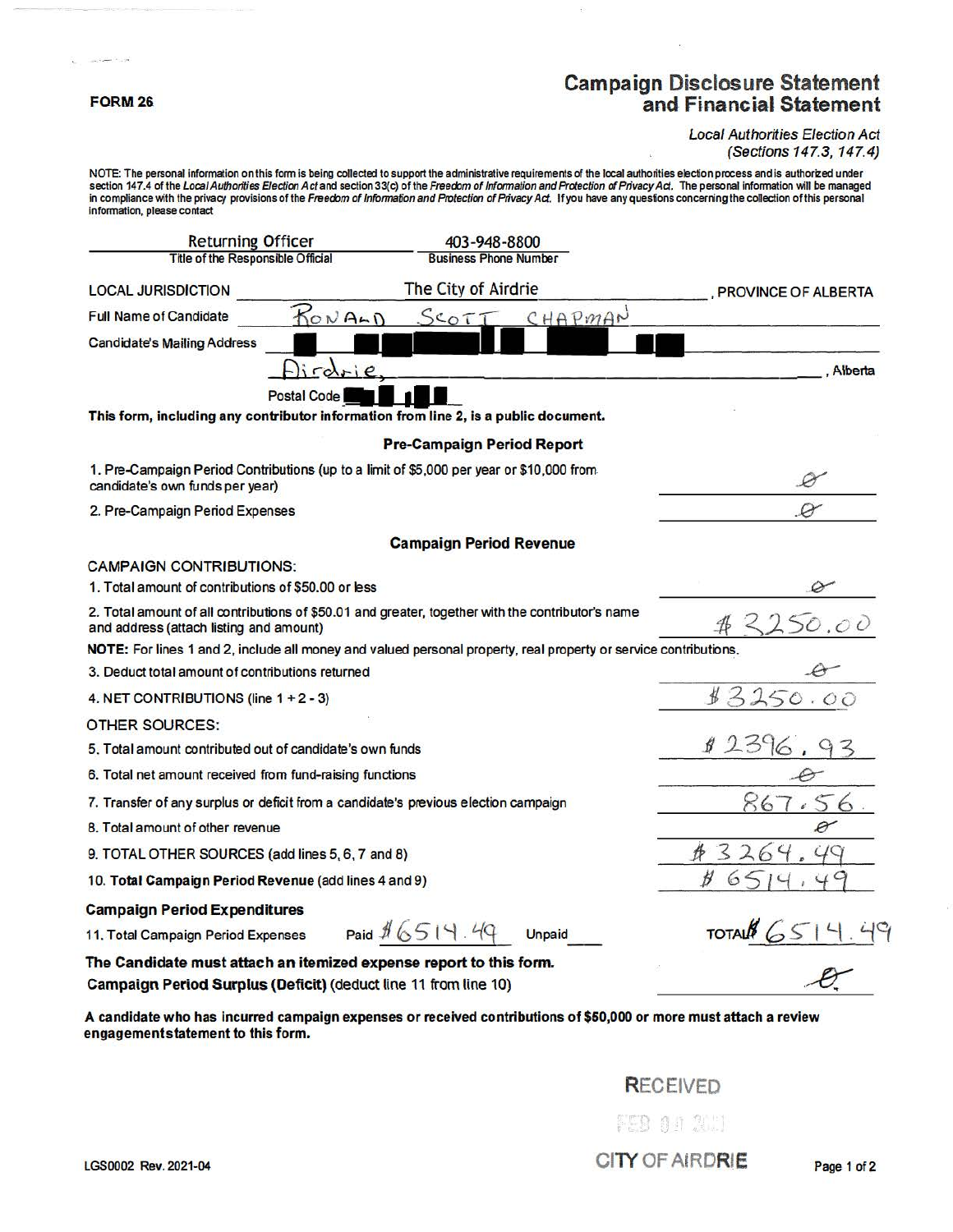### **ATTESTATION OF CANDIDATE**

 $\sim$ 

This is to certify that to the best of my knowledg section 147.4 of the Local Authorities Election A

 $022 - 02 - 08$ <br>Date yyyy-mm-dd

s accurately reflect the information required under

**Signature** 

Forward the signed original of this document to the address of the local jurisdiction in which the candidate was nominated for election.

## **IT IS AN OFFENCE TO FILE A FALSE STATEMENT**

**RECEIVED** 

FEB 03 12 1

**CITY OF** AIRDRIE

Q